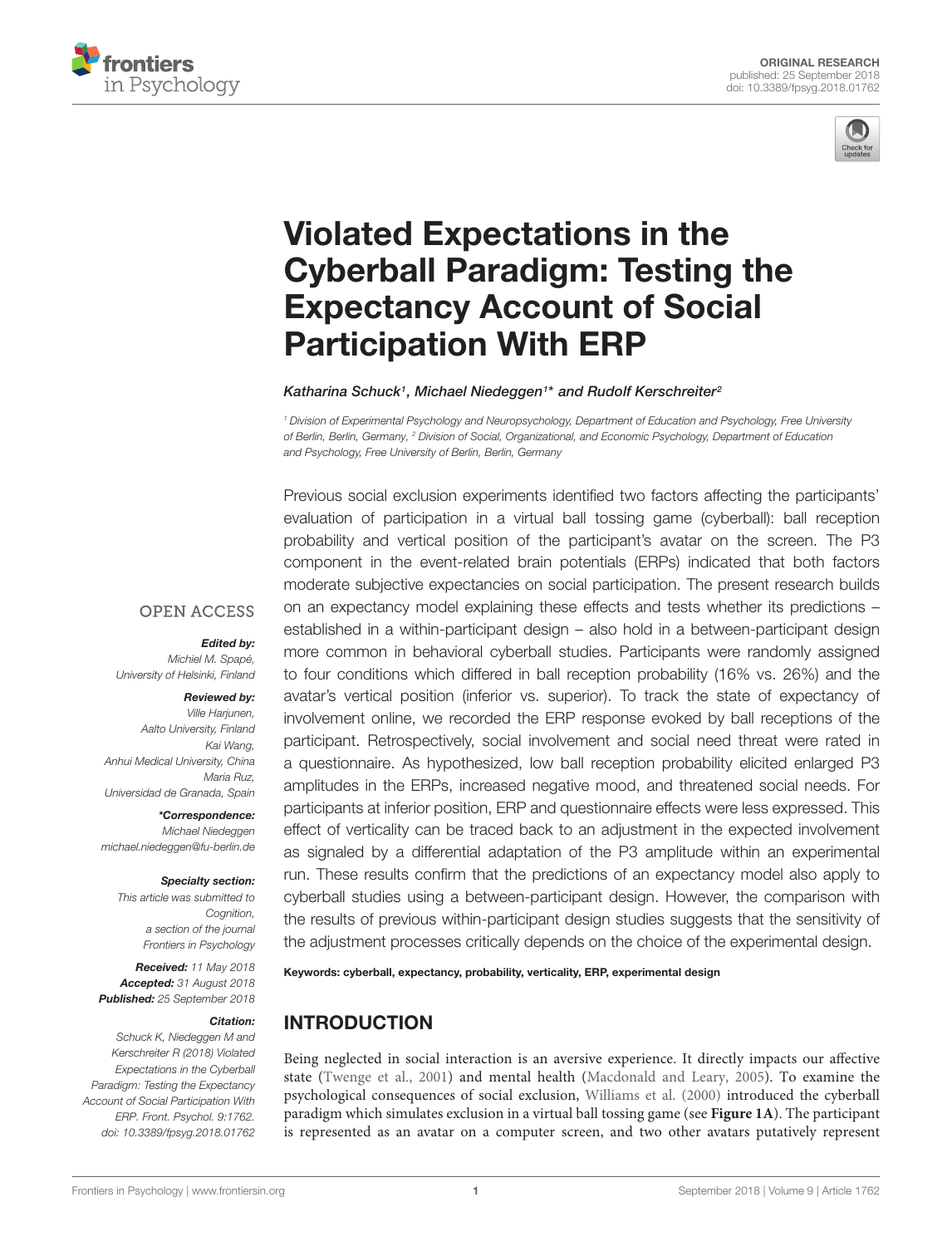human co-players connected via internet. The co-players, however, are computer-generated, and pass the ball back and forth in so-called "exclusionary" rallies. Retrospectively, the participants' reports indicate that not receiving the ball anymore or even just receiving the ball less frequently threatens fundamental social needs (belonging, self-esteem, control, and meaningful existence), and elicits negative mood [\(Zadro et al.,](#page-11-2) [2004;](#page-11-2) [Williams,](#page-11-3) [2007\)](#page-11-3). A recent meta-analysis [\(Hartgerink et al.,](#page-10-1) [2015\)](#page-10-1), based on 120 cyberball studies, confirmed the reliability of the exclusionary effect on self-reports, and estimated a large effect size  $(d > 1.4)$ . As a consequence of the reliable exclusion effects and their large effect size that could be retrieved with this easy to implement paradigm, cyberball emerged as the gold standard in experimental research on the effects of social exclusion. Correspondingly, the paradigm has been used beyond the field of Social Psychology, for instance in Clinical Psychology [\(Renneberg et al.,](#page-10-2) [2012;](#page-10-2) [Engel et al.,](#page-10-3) [2016;](#page-10-3) [Fung and Alden,](#page-10-4) [2017\)](#page-10-4), Developmental Psychology [\(Pharo et al.,](#page-10-5) [2011;](#page-10-5) [Will et al.,](#page-11-4) [2013;](#page-11-4) [Wolfer and Scheithauer,](#page-11-5) [2013\)](#page-11-5), or Health Psychology [\(Stock et al.,](#page-11-6) [2013;](#page-11-6) [Pieritz et al.,](#page-10-6) [2017\)](#page-10-6).

To further elucidate the cognitive processes involved in the processing of social exclusion, [Weschke and Niedeggen](#page-11-7) [\(2013,](#page-11-7) [2015\)](#page-11-8), [Niedeggen et al.](#page-10-7) [\(2017\)](#page-10-7), and [Weschke and Niedeggen](#page-11-9) [\(2016\)](#page-11-9) additionally recorded event-related brain potentials (ERPs). Specifically, participants first ran an inclusionary block (probability of ball reception: 33%), immediately followed by a partial-exclusion block (probability of ball reception: 16%). As shown in previous work, this setup induces the exclusionary effects reliably. Accordingly, in self-reports significant effects on the threat of social needs and negative mood. The ERP results indicated that a transition from inclusion to partial exclusion was associated with an increase of a centro-parietal positivity at about 350 ms [\(Gutz et al.,](#page-10-8) [2011;](#page-10-8) [Weschke and Niedeggen,](#page-11-7) [2013\)](#page-11-7). This ERP component evoked by the task-relevant event (ball reception) resembles the characteristics of the P3 [\(Polich,](#page-10-9) [2007\)](#page-10-9). Comparable to the effect of subjective probability in an oddball paradigm [\(Duncan-Johnson and Donchin,](#page-10-10) [1977\)](#page-10-10), the P3 amplitude reflects the degree of expectancy violation triggered by the transition from inclusion to partial exclusion in cyberball [\(Weschke and Niedeggen,](#page-11-8) [2015\)](#page-11-8). In other words, the P3 amplitude reflects the deviation from an expected event, here defined by the previous experience of social involvement.

The violation of expectancy, however, critically depends on the psychological factor verticality that is built into the experimental set up of the cyberball paradigm because the avatar of the participant is presented below the avatars of the two co-players on the computer screen. As verticality is known to affect a wide range of psychological states, such as goals, motives, and emotions [\(Hall](#page-10-11)



<span id="page-1-0"></span>FIGURE 1 | (A) Display for the experimental groups (inferior vs. superior), and the corresponding icons used thereafter. The position of the two putative co-players was centered horizontally, and, depending on group assignment, the position of the participant's avatar varied vertically. The photos representing co-players were not real photos, but morphs. Presentation of the ball in spatial proximity to the participants' avatar signaled "ball possession" and requested the participant to move the ball to a co-player by pressing a corresponding button on a keyboard. Co-players' ball possession randomly lasted between 400–1400 ms. After the participants key press or a varying co-player ball possession time, the ball vanished for 500 ms before reappearing in proximity to another avatar. (B) Analysis of ERP effects was based on the difference waves computed for the conditions "ball reception of the participants (self)" (red trace) vs. "ball reception of the co-players (others)" (blue trace). (C,D) Grand-averaged difference ERPs (negativity up) separated for the experimental groups at inferior (C) and superior (D) position. Superimposed are the traces for the experimental groups with low exclusion ( $p = 26\%$ ) and high exclusion ( $p = 16\%$ ). At the four midline electrodes (AFz, Fz, Cz, and Pz), the P3 amplitude is mostly expressed at centro-parietal positions in the time range from 340 to 420 ms.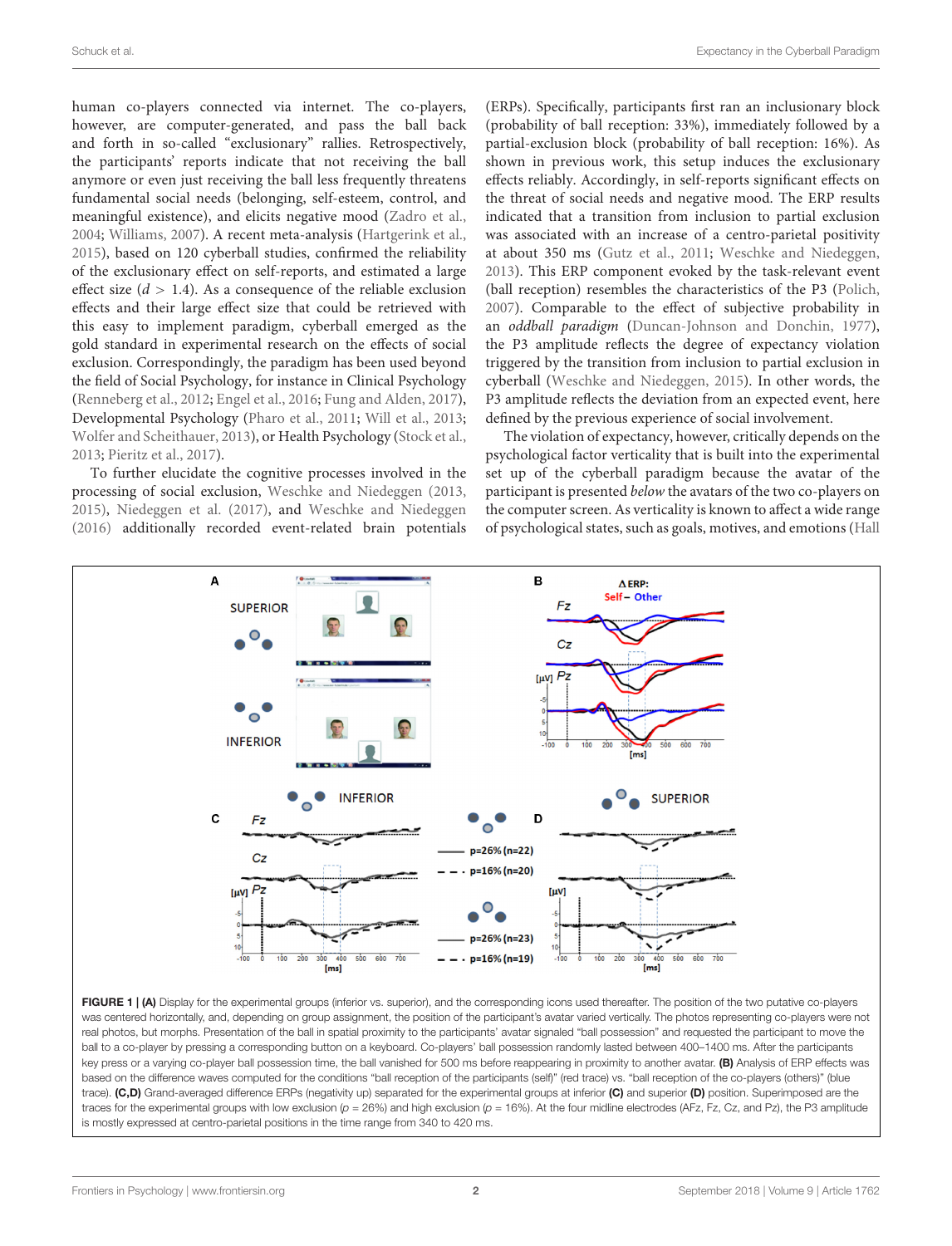[et al.,](#page-10-11) [2005\)](#page-10-11), it is likely to also impact the processing of social exclusion. Most consistently, an effect of verticality on the selfattribution of social power has been found [\(Schubert,](#page-11-10) [2005\)](#page-11-10): Whereas a "high" position indicates control over others, a "low" position signals a subordinate status [\(Fiske,](#page-10-12) [1992\)](#page-10-12). From a social embodiment perspective, verticality is not a mere metaphor, but activates goals and motives automatically, and serves as a perceptual symbol of power [\(Giessner and Schubert,](#page-10-13) [2007\)](#page-10-13). Consequently, our social interactions are inevitably affected by information on the vertical status.

Since the standardized experimental setup of the cyberball paradigm includes verticality, the activation of the psychological mechanism attached to verticality can be assumed to also affect the processing of social exclusion in the cyberball game. First evidence for this idea was provided by [Schoel et al.](#page-11-11) [\(2014\)](#page-11-11) based on a between-participant design. They argued that the vertical position of the participant in the standardized setup below both co-players might serve as a perceptual symbol of social power. [Schoel et al.](#page-11-11) [\(2014\)](#page-11-11) flipped the standard setup and found a significant modulation of the exclusionary effects: In the group of participants, in which the avatar of the participant was positioned above the putative co-players, the threat of social needs was less expressed than in the group of participants with an avatar at an inferior position. The impact of verticality on the participants' evaluation supports the idea that the feeling of need threat induced by ostracism can be modulated by self-assigned social power.

[Niedeggen et al.](#page-10-7) [\(2017\)](#page-10-7) also hypothesized that verticality affects the self-assignment of social power but questioned the reduced sensitivity of the superior position. The exclusionary effect was induced in a within-participant design by a transition from an inclusionary block (ball reception 33%) to partialexclusion (ball reception: 16%). As predicted, the effect of exclusion in self-reports depended on the vertical position of the participants: compared to superior and even vertical position – regarding the position of the putative co-players – the increase in need threat and negative mood were less expressed for participants at inferior position. In contrast to the findings of [Schoel et al.](#page-11-11) [\(2014\)](#page-11-11), this lower spatial position prepared the participants for being neglected by the co-players. As revealed by the analysis of ERPs, this process is associated with a shift in subjective expectancies: At an inferior position, the effect on the P3 amplitude  $(\Delta$ [inclusion – exclusion]) is significantly reduced as compared to even or superior position. Hence, the vertical position affects the processing of the exclusionary event: Participants with an avatar at an inferior position appeared to be prepared for exclusion, so that the deviance to the a priori expected involvement was less expressed.

The parallel pattern of behavioral and electrophysiological results in the [Niedeggen et al.](#page-10-7) [\(2017\)](#page-10-7) study strongly support the conclusion that self-assigned power as influenced by vertical position biases the subjective expectation of social participation. According to the model of social exclusion by [Kerr and Levine](#page-10-14) [\(2008\)](#page-10-14), the deviation between expected and perceived social participation determines the evaluation of social participation. Moreover, the degree of deviation reflects an

inconsistency within the cognitive system which is assumed to trigger aversive arousal [\(Proulx et al.,](#page-10-15) [2012\)](#page-10-15). At an inferior position, the bias in expectancy reduces the inconsistency, and exclusionary events are therefore experienced as less aversive.

The differences in outcome between the studies of [Schoel](#page-11-11) [et al.](#page-11-11) [\(2014\)](#page-11-11) and [Niedeggen et al.](#page-10-7) [\(2017\)](#page-10-7) direct our attention to two crucial factors in the experimental design and setup of cyberball studies: First, most cyberball studies are based on between-participant designs which imply that participants receive either an inclusionary or an exclusionary condition. In contrast, in cyberball studies which are based on withinparticipant designs, participants receive an inclusionary rally followed by an exclusionary rally. Apart from obviously having a larger statistical power, a within-design allows to modify the participants expectation of involvement. As a participants' evaluation of exclusion can be modified by the previous experience of an inclusionary rally [\(Gutz et al.,](#page-10-8) [2011\)](#page-10-8), effects in self reports and ERPs might be differently pronounced. Second, the majority of behavioral (i.e., nonneuroscience) cyberball studies are restricted in length: the number of throws rarely exceeds 30 throws [\(Hartgerink et al.,](#page-10-1) [2015\)](#page-10-1). In contrast, cyberball studies applying ERPs require a higher number of experimental trials (100 throws or more) which bears the possibility of changes over time within one rally. Investigating these changes can yield additional insight into the processing of participation. In an earlier ERP study [Kawamoto et al.](#page-10-16) [\(2013\)](#page-10-16) observed a marked reduction of the P3 amplitude over time. Following an expectancy account, such a process might signal an adaptation process which should affect the self-report on the experience of social participation.

With the present study, we aim to test whether the predictions of an expectancy account on social exclusion also apply for the commonly used between-participant design. We ask whether the behavioral and ERP correlates of social exclusion observed previously [\(Niedeggen et al.,](#page-10-7) [2017\)](#page-10-7) can also be observed if a within-participant baseline is not provided. Moreover, we ask whether the assumed bias in expectancy on participation induced by verticality also applies to the between-participant design. Finally, we take advantage of the longer runs necessary for ERP studies in order to explore systematic changes of the ERP signal over time.

The predictions derived from the expectancy account on social exclusion will be detailed in the following:

First, an expectancy account predicts that the ERP signature signaling expectancy violation in the cyberball paradigm does not necessarily require a preceding inclusionary experience and can also be found in a between-participant design. Our main argument is that an exclusionary event per se violates participants' a priori expectation of participation. Specifically, we predicted that the violation of the a priori expectation affects the expression of the P3 amplitude: Following our previous results, the P3 amplitude is expected to be more pronounced in a high as compared to a low exclusion condition (Hypothesis 1a). A corresponding effect is expected for the subjective evaluation of social participation (Hypothesis 1b).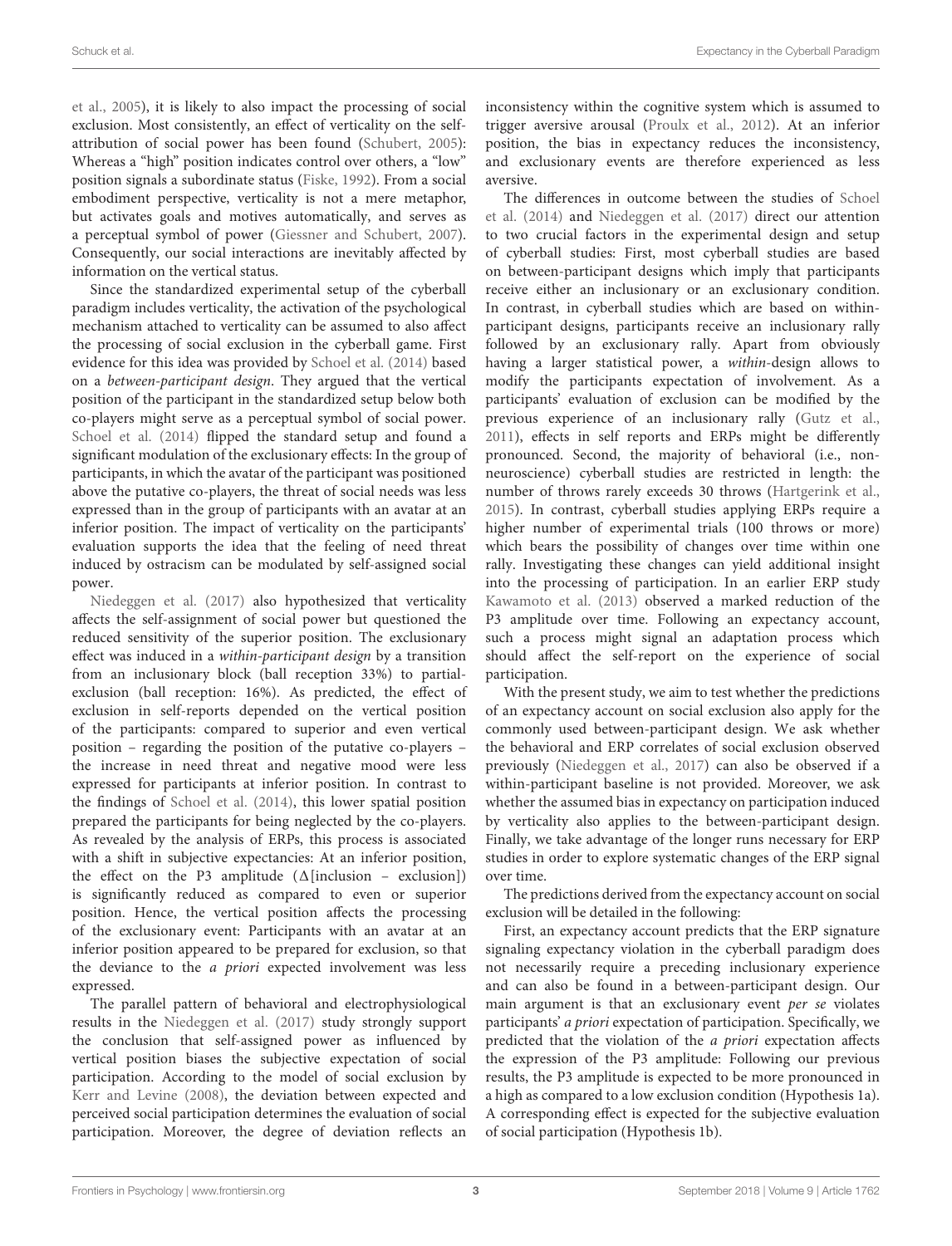Second, an expectancy account predicts that a biasing process induced by vertical position also applies to a between-design. A previous within-participant study [\(Niedeggen et al.,](#page-10-7) [2017\)](#page-10-7) indicated that the vertical position of the participants' avatar provides a bias in the expectancy of involvement, and therefore affects the sensitivity for a transition from an inclusionary to an exclusionary condition. This process should also apply to between-participant designs: Building on the same argument as above, the vertical position should per se modulate the a priori expectation of involvement in the game. In other words, the bias on expectancy induced by verticality does not necessarily require an immediately preceding inclusionary condition. Hence, we predicted that ERP effects (Hypothesis 2a) and self-reports (Hypothesis 2b) signal a reduced expectation of participation and a corresponding reduced need-threat for participants with avatars located at inferior as compared to superior position.

Third, following an expectancy account, systematic changes in the P3 amplitude in the time course of inclusionary and/or exclusionary runs can be related to a recalibration process. In line with previous findings [\(Kawamoto et al.,](#page-10-16) [2013\)](#page-10-16), we hypothesized that the P3 amplitude will be reduced over time (Hypothesis 3a). The biasing effect of vertical position [see above, [\(Niedeggen](#page-10-7) [et al.,](#page-10-7) [2017\)](#page-10-7)] might also affect the recalibration of expectation: We assume that an adaptation of the a priori expectation of participation is more strongly expressed in participants with avatars located at inferior as compared to superior position (Hypothesis 3b).

# MATERIALS AND METHODS

## **Participants**

The local ethics committee approved the experimental procedure. All participants provided their written consent for participating according to the Declaration of Helsinki. Based on previous results on the effect of verticality [\(Niedeggen et al.,](#page-10-7) [2017\)](#page-10-7), mid to high-sized effects of the experimental factors (probability, vertical position) were expected for the questionnaire and the ERP data. According to a G∗Power [\(Erdfelder et al.,](#page-10-17) [1996\)](#page-10-17) power analysis, a total sample of 90 participants would be needed to detect medium-sized to strong effects  $\lceil \eta_p^2 \rceil = 0.30$ , adjusted to the taxonomy of [\(Cohen,](#page-10-18) [1988\)](#page-10-18)] with a power of 80% using a F test with alpha at 0.05. With the final sample size of  $N = 84$ , a power of 0.78 to detect the expected effects was achieved.

In total, 97 participants were examined. We excluded thirteen participants due to a too low number of single EEG sweeps (less than 20) available in at least one experimental condition following a strict artifact rejection (criteria: see below). The number of remaining sweeps was insufficient to provide a reliable averaged ERP signal following the split-half analysis of the EEG data. The remaining 84 participants (age  $M = 22.3$  years,  $SD = 4.38$  years, range: 18–36 years, 55 female, 29 male) had self-reportedly no history of psychiatric or neurological disorders. Participants were randomly assigned to one of the four experimental conditions resulting from orthogonally combining vertical position (inferior

vs. superior) with two reduced probabilities of ball reception: (26% vs. 16% of all ball throws.

## Task and Design

The experimental setup (programmed in MATLAB; R2012a, The MathWorks, Inc.) consisted of the cyberball game, which was preceded by a cover story task about training visual imagery. Details on the experimental task have already been described elsewhere [\(Niedeggen et al.,](#page-10-7) [2017\)](#page-10-7). In order to allow a comparison of effects, the setup of the study – including instruction, cover story, visual presentation, and timing of events – followed the setup of a previous within-participant design experiment [\(Niedeggen et al.,](#page-10-7) [2017\)](#page-10-7).

All participants were told that they took part in a study testing visual imagination capabilities, and a corresponding short questionnaire about visual imagination ability (Vividness of Visual Imagery Questionnaire, [Marks,](#page-10-19) [1973\)](#page-10-19) was to be completed as a supposed training of visual imagery. The setup of the cyberball game is depicted in **[Figure 1A](#page-1-0)**: Participants were told that they would play a ball-tossing game with two other co-players connected via internet. The computer display (7<sup>°</sup> × 7<sup>°</sup> at a viewing distance of 120 cm) featured the photos of two putatively connected co-players. The photos of the coplayers were presented continuously, whereas the presentation of the ball was dynamic. Presentation of the ball in spatial proximity to the participants' avatar signaled "ball possession." By pressing a keyboard button, the participant could select the player to whom she/he wanted to throw the ball. No speeded response of the participant was required and a systematic effect of experimental factors on response time was not found (see **[Supplementary Data Sheet 4](#page-10-20)**). Participants were instructed to restrict eye movements to the area on the screen defined by ball positions (approximately  $2^\circ \times 2^\circ$ ). Co-players' ball possession lasted randomly between 400 and 1.400 ms. After the participants key press or a varying player ball possession time, the ball vanished for 500 ms before reappearing in proximity to another avatar. To adapt to the technical requirements of ERP recording and to reduce eye movements, the ball position was indicated as a stationary cue, and a ball trajectory was not displayed.

The position of the photos of the two putatively connected coplayers was centered with respect to verticality. The position of the avatar of the participants' avatar was centered horizontally, but its vertical position depended on the group assignment. In the condition "inferior" and "superior," the avatar was positioned 2.6◦ below or above of the co-players, respectively. The distance of the participants' avatar to the photos of the co-players was comparable (3◦ ) in all conditions.

Following the instructions and a short training introduction (20 ball throws), the participants played one block of the cyberball game. Depending on random assignment, participants either received the ball with a slightly reduced probability (26% of all ball throws, lowEXC, low partial exclusion), or with a highly reduced probability (16% of all ball throws, highEXC, high partial exclusion). The probabilities and their classification (low vs. high partial exclusion) refer to a "fair" ball reception expectation of 33% (given the number of co-players). The total number of ball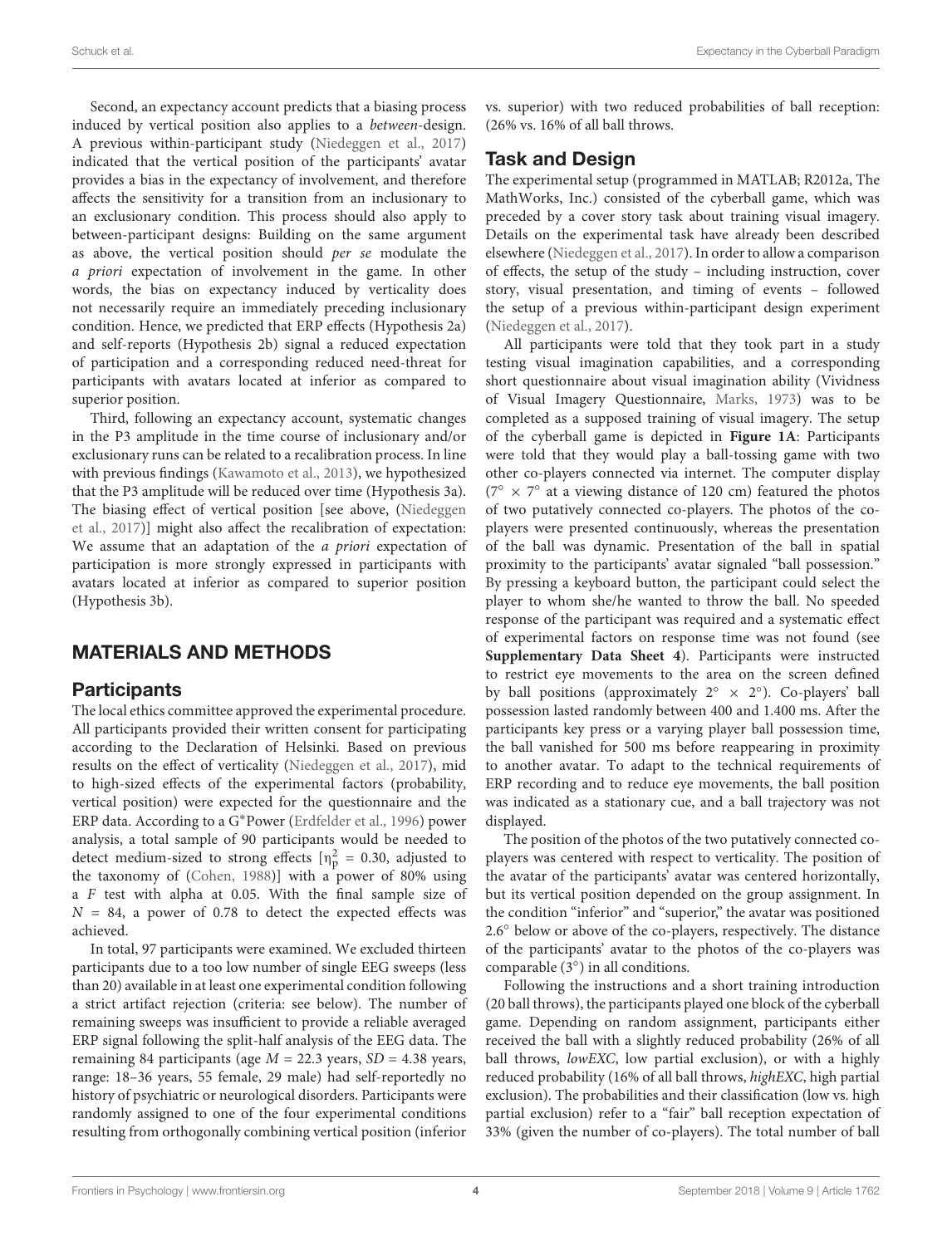throws was 250 in the 16%-condition (highEXC) and 200 in the 26%-condition (lowEXC). Correspondingly, the number of a ball receptions of the participant was 40 in the 16%-condition and 52 in the 26%-condition.

Immediately following the ball tossing game, participants were asked to estimate the frequency of ball reception (manipulation check), and to fill out the Need Threat Questionnaire (NTQ). The NTQ measures the effect of exclusion on the perceived level of social need threat (scales: belonging, self-esteem, meaningful existence, and control) and on negative mood [\(Williams et al.,](#page-11-1) [2000\)](#page-11-1). Each scale consists of three items to be rated on 5-point Likert scales (ranging from 1 "not at all" to 5 "completely"), assessing how much each item applies to the subject, the mood index is calculated from eight different items. Its validity has been confirmed in numerous studies based on the cyberball paradigm [\(Hartgerink et al.,](#page-10-1) [2015\)](#page-10-1). As there is evidence that the credibility of the cover story does neither affect the rating of the social need threat [\(Zadro et al.,](#page-11-2) [2004\)](#page-11-2), nor the expression of the P3 component [\(Weschke and Niedeggen,](#page-11-7) [2013\)](#page-11-7), the questionnaire did not include an item to check credibility. Moreover, previous studies did not indicate that verticality affects the credibility of the cover story [\(Niedeggen et al.,](#page-10-7) [2017\)](#page-10-7). After completing all the questionnaires, participants were fully debriefed and gave informed consent again.

#### EEG Recording

Six active Ag/AgCl electrodes were positioned at midline (AFz, Fz, Cz, and Pz) and lateral fronto-central positions (FC5, FC6). FCz served as the ground electrode, Active electrodes (impedance  $\langle 5 \text{ k}\Omega \rangle$  were referenced to linked earlobes. Using EEG-8 amplifiers (Contact Precision Instruments, Cambridge, United Kingdom), biosignals were recorded continuously at a sampling rate of 500 Hz, and an online bandpass filter (0.01–100 Hz). To control for ocular artifacts, vertical and horizontal electrooculogram (EOG) were recorded. Off-line, EEG data were analyzed using "Brain Vision Analyzer" (Version 1.05, Brain Products GmbH, Gilching, Germany). EEG data were offline-filtered (0.3–30 Hz, 24 dB/Oct) and segmented with respect to the onset of ball reception of the participant ("self") or one of the co-players ("others"). Please note, that the latter event did not consider trials in which the participant was the sender. Epoch length of each segment extended from −100 to 700 ms. Each segment was corrected to baseline  $(-100 \text{ to } 0 \text{ ms})$ .

EEG trials with muscular or ocular artifacts (e.g., blinks) were excluded from analysis. In a first run, artifacts were detected semi-automatically by applying an amplitude criterion ( $>80 \mu V$ ). In a subsequent visual inspection, trials were eliminated if this criterion (a) applies to the horizontal or vertical EOG, (b) applies to the baseline period of an EEG segment, and (c) signals sustained alpha activity in the EEG. Furthermore, trials were controlled for slow drifts (linear deviations from baseline extending for more than 300 ms) and high-frequency bursts (electric activity exceeding 50 Hz, and 40  $\mu$ V).

Following this rigorous procedure, 42% of the trials ( $n = 250$ ) were rejected in the *highEXC* condition, leaving a mean number of artifact-free trials of 145.48 (SD = 22.08). This includes a mean number of trials of 29.0 ( $SD = 5.05$ ) for the event "self" and 116.48

 $(SD = 19.65)$  for the event "other." In the lowEXC condition, artifacts were more frequent and 48% of the trials ( $n = 200$ ) were rejected, leaving a mean number of artifact-free trials of 103.38  $(SD = 15.54)$ . This includes a mean number of trials of 32.24  $(SD = 5.13)$  for the event "self" and 71.13  $(SD = 10.94)$  for the event "other." Due to the differences in rejection rate, the mean number of trials for the event "self" included in the averaging procedure did not differ significantly between the 16%- and the 26%-condition,  $F(1,82) = 3,226$ ,  $p = 0.076$ ,  $\eta_p^2 = 0.038$ . Due to the partial exclusion of the participants across all conditions, there were more segments for the event "ball reception of the coplayer" (other) as compared to the event "ball reception of the participant" (self). Therefore, the number of EEG segments in the conditions "other" was adjusted to the number of segments in the "self" condition by random selection in each participant.

# Data Analysis

#### EEG Data

Within a participant, ERPs were separately averaged for the factor "ball recipient" (self vs. other), and electrode position. Between subjects, the factors "position" (inferior vs. superior) and "probability" (lowEXC vs. highEXC) were considered. For each participant, the difference ERP for the conditions "self" - "other" was computed. This procedure has already been used in a previous study [\(Gutz et al.,](#page-10-8) [2011\)](#page-10-8), and accounts for interindividual differences in ERP amplitudes which could mask experimental effects in between-participant designs. Our analysis of the data also showed that ERPs to the event "other" (ball reception of the co-players) were not significantly modulated by the experimental factors "position" or "probability" (**[Supplementary Data Sheet 1](#page-10-20)**). Experimental effects are therefore due to systematic effect on the ERP response to ball reception of the participant ("self").

Following the inspection of the grand-averaged difference ERP (self – others), the maximum of the P3 was found at centroparietal positions at about 380 ms. Considering that the P3 has a sustained time course, the mean amplitude was estimated for each participant in the time range extending from 340 to 420 ms. The analysis was restricted to a time window of 80 ms in order to allow a comparison with the results of a previous experiment [\(Niedeggen et al.,](#page-10-7) [2017\)](#page-10-7). Exported mean amplitudes in this time range were analyzed using SPSS (version 22, IBM). To analyze effects of the experimental manipulations on the P3 amplitude (self – others), an ANOVA was calculated including the betweenparticipant factors "position" and "probability," and the withinparticipant factor "electrode position." Analysis was restricted to the centro-parietal midline electrodes (Cz, Pz). As in previous studies [\(Gutz et al.,](#page-10-8) [2011;](#page-10-8) [Niedeggen et al.,](#page-10-21) [2014;](#page-10-21) [Weschke and](#page-11-8) [Niedeggen,](#page-11-8) [2015\)](#page-11-8), P3 amplitudes were most expressed at these sites. The results of the ANOVA are reported with Greenhouse-Geisser corrected degrees of freedom and p-values, if indicated. In case of significant interactions of the experimental factors, corresponding post hoc comparisons were performed.

To analyze systematic changes within an experimental block of the P3 amplitude, we performed a split-half analysis: ERP data of each participant were separately averaged for the first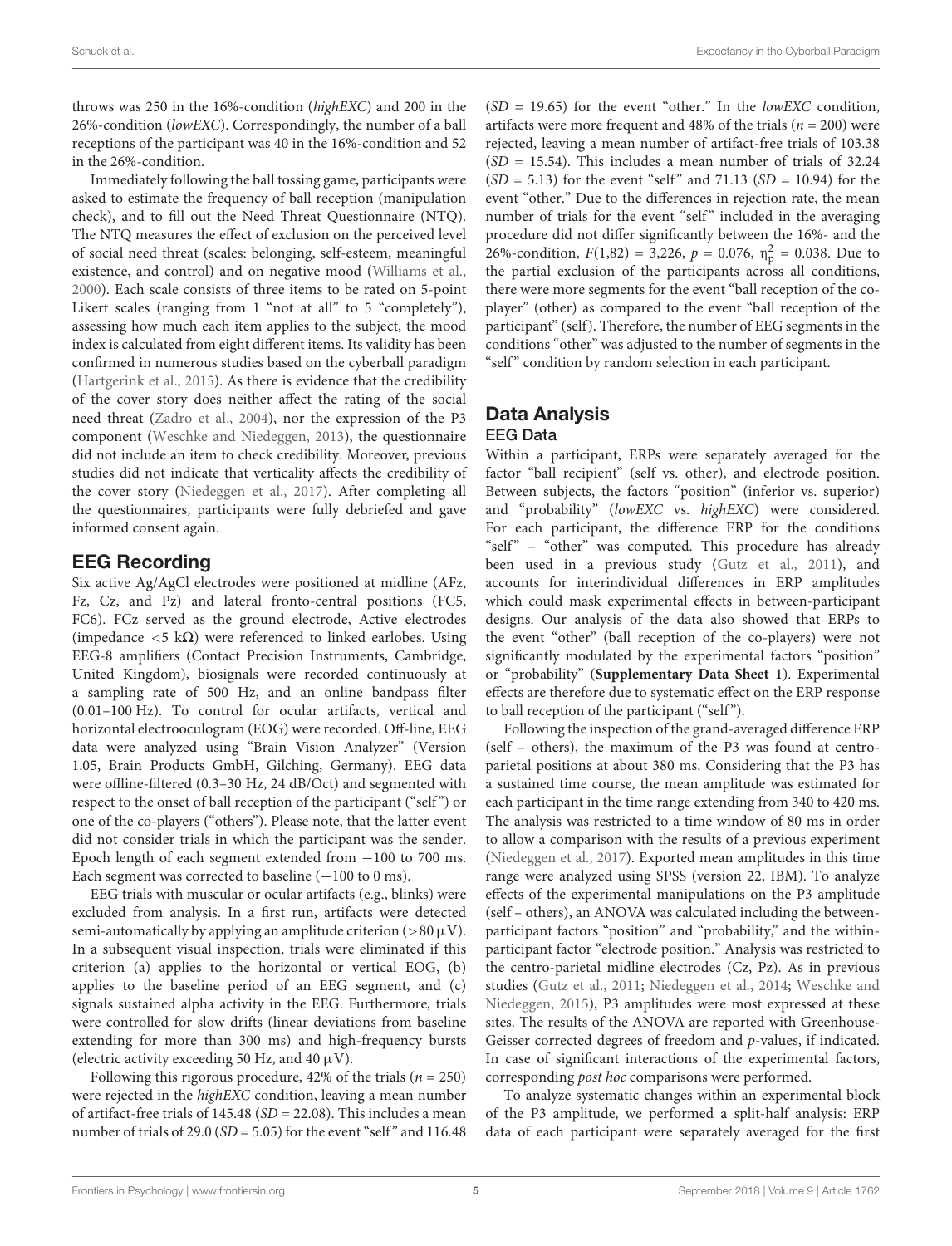and second half of the artifact-free set of preprocessed sweeps (factor "half": 1st vs. 2nd). The averaged ERP was at least based on ten sweeps, and visual inspection ensured that the ERP component of interest could be identified reliably in the condition "self." For each half, difference waves were computed (ball reception "self" - "others"), and mean amplitudes for the time range 340–420 ms were computed. The extracted data were analyzed running an ANOVA including the within factors "half" (1st vs. 2nd) and electrode position  $(Cz, Pz)$ , and the between factors "verticality" (inferior vs. superior) and "probability" (partial exclusion "low" vs. "high"). Post hoc test was performed in case of an interaction with the factor "half." The split-half analysis is a rather conservative approach to analyze the variability of the P3. This technique has already been used in a previous cyberball study [\(Kawamoto et al.,](#page-10-16) [2013\)](#page-10-16), confirming that systematic changes in amplitude can be detected.

The differences in vertical position of the avatar also induced different ocular activity which became apparent in the vEOG signal. However, eye movements are unlikely to contribute to the effect of verticality on the P3 described below: Significant differences in the vEOG signal depending on the vertical position of the participant's avatar were expressed in the time range of interest [340–420 ms:  $F(1,80) = 67.73$ ,  $p < 0.001$ ,  $\eta_{\rm p}^2 = 0.458$ ], but also in the preceding time range  $[240-320 \text{ ms}: F(1,80) = 63.09$ ,  $p < 0.001$ ,  $\eta_{\rm p}^2 = 0.438$ ]. ERP effects of verticality, however, were only observed in the P3 range (340–420 ms, see below), but not in the preceding time range (see **[Supplementary Data Sheet 6](#page-10-20)**). Moreover, the effect of verticality on the P3 was restricted to the second half of the experimental block (see below), whereas the vEOG effect of verticality was observed in both halves (see **[Supplementary Data Sheets 4, 5](#page-10-20)**).

#### Questionnaire Data

Participants' questionnaire data (estimated frequency of ball reception, four NTQ scales, negative mood) were analyzed using SPSS (version 22, IBM). To check reliability of NTQ measures for the present sample, Cronbach's alpha was calculated for each scale, ensuring high internal consistency for scales "self," "existence," and negative mood ( $\alpha = 0.824 - 892$ ). Internal consistency was lower for scales "belonging" ( $\alpha$  = 0.642) and "control" ( $\alpha$  = 0.583). Please note that homogeneity of variances (Levene test) was asserted for all but one scale: For the scale "meaningful existence," equal variances between groups could not be assumed ( $p < 0.001$ ). For this reason, the results of the appropriate Brown-Forsythe-Test will be reported for this scale additionally, in the result section.

The data were separately analyzed running  $2 \times 2$  ANOVAs, including the between-participants factors "verticality" and "probability." In a first run, the mean NTQ score summarized over the four scales was analyzed. As the four NTQ scales (belonging, self-esteem, meaningful existence, and control) refer to different psychological constructs [\(Williams and Nida,](#page-11-12) [2011\)](#page-11-12) and are correspondingly affected selectively by experimental manipulation [\(Schoel et al.,](#page-11-11) [2014\)](#page-11-11), they were additionally analyzed independently. Reported degrees of freedom and p-values were corrected according to Greenhouse-Geisser, and as for the ERP data, corrected p-values will be reported. In case of significant interactions, post hoc comparisons were performed.

# RESULTS

Descriptive statistics on the questionnaire data and P3 amplitudes are summarized in **[Table 1](#page-6-0)** (Raw data: see **[Supplementary Data](#page-10-20) [Sheets 2, 3](#page-10-20)**).

## Estimated Frequency of Ball Perception

The retrospective estimation of the frequency of ball reception served as a manipulation check and ensures that the variation of the degree of exclusion was perceived. This manipulation check (see **[Figure 2D](#page-6-1)**) confirmed that both conditions were perceived reliably: The factor "probability" discriminated between the experimental groups and that the percentage of ball reception was correctly estimated. The factor "verticality" did not influence the participants' estimation. The ANOVA confirmed the main effect of "probability,"  $F(1,80) = 38.231$ ,  $p < 0.001$ ,  $\eta_p^2 = 0.323$ , but did not reveal a main effect of "verticality," or an interaction.

#### NTQ Scales

The mean NTQ score summarizing the four scales signaled that social needs were threatened to a stronger degree in the highEXC as compared to the lowEXC condition,  $F(1,80) = 22.923$ ,  $p$  < 0.001,  $\eta_p^2$  = 0.223. The level of social need threat was significantly more expressed in participants with avatars at a superior position,  $F(1,80) = 6.410$ ,  $p = 0.013$ ,  $\eta_p^2 = 0.074$ . An interaction of the factors was not detected.

For all single NTQ scales and across positions, satisfaction of social needs was reduced to a stronger degree in the highEXC condition than in the lowEXC condition (see **[Table 1](#page-6-0)**). This difference yielded significant main effects in the analyses of factor "probability" for the scales "belonging,"  $F(1,80) = 11.639$ ,  $p = 0.001$ ,  $\eta_p^2 = 0.128$ , "self-esteem,"  $F(1,80) = 9.323$ ,  $p = 0.003$ ,  $\eta_p^2 = 0.104$ , and "meaningful existence,"  $F(1,80) = 23.533$ ,  $p < 0.001$ ,  $\eta_{\rm p}^2$  = 0.227, but did not reach significance for "control." The need threat appears to be more expressed for the groups at superior position, independently of the degree of partial exclusion. Corresponding differences reached significance for the scales "self-esteem,"  $F(1,80) = 6.623$ ,  $p = 0.012$ ,  $\eta_p^2 = 0.076$  (see also: **[Figure 2B](#page-6-1)**), and "meaningful existence,"  $F(1,80) = 4.149$ ,  $p = 0.045$ ,  $\eta_{\rm p}^2 = 0.049$ . No interaction between factors was detected for any of the NTQ scales.

The additional Brown-Forsythe-Test indicated for the scale "meaningful existence" (see section "Materials and Methods") confirmed a significant effect of the factor "probability,"  $F(1,80) = 21.941$ ,  $p < 0.001$ , but showed only a marginal effect of the factor "position,"  $F(1,80) = 3.031$ ,  $p = 0.085$ .

#### Negative Mood

Negative mood (**[Figure 2A](#page-6-1)**) was enhanced by decreasing probability of ball reception, although the ANOVA barely failed to show a significant difference,  $F(1,80) = 3.696$ ,  $p = 0.058$ ,  $\eta_{\rm p}^2 = 0.044$ . The effect of verticality was more clearly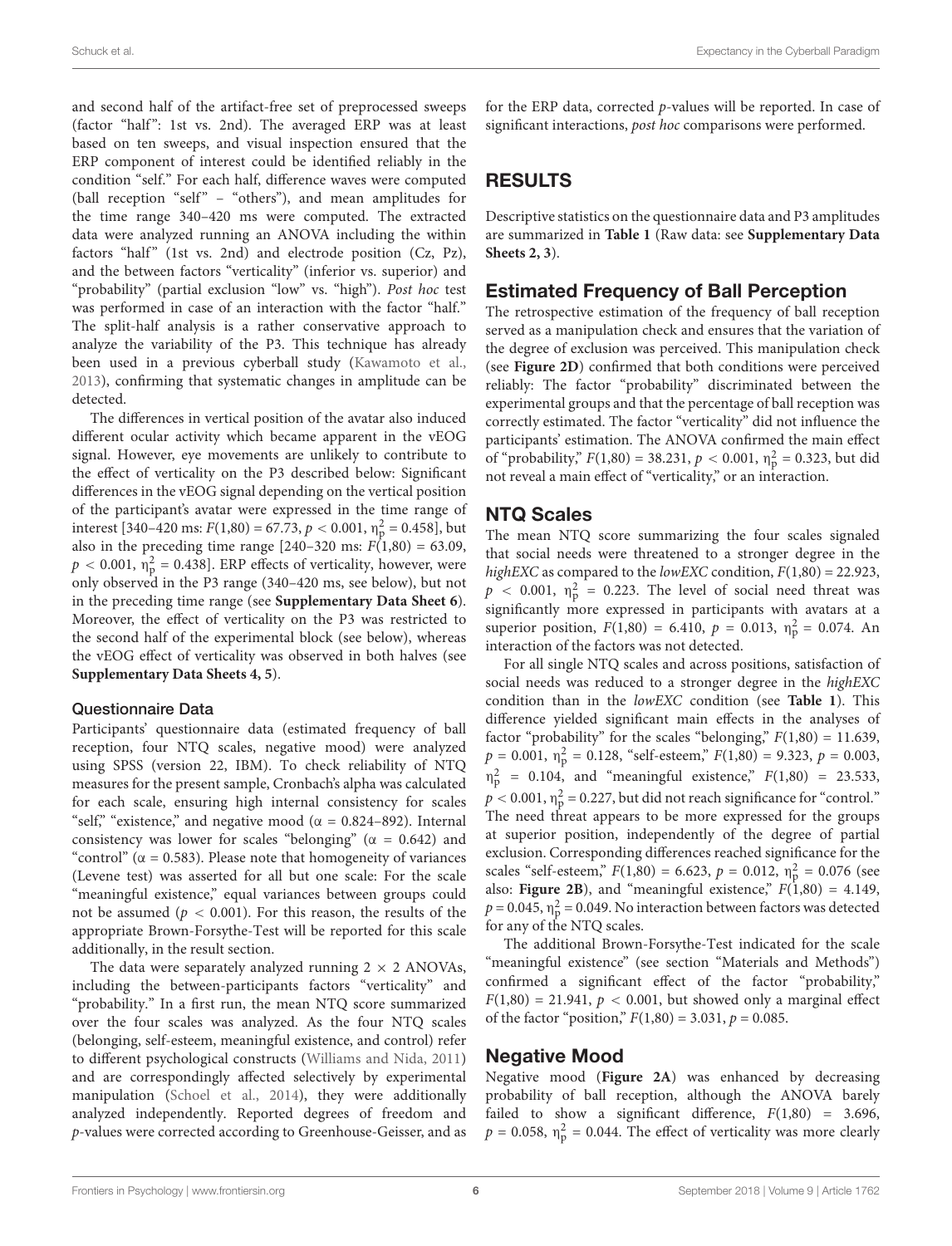<span id="page-6-0"></span>TABLE 1 | Means for the questionnaire and ERP data, separated for group assignment (position: inferior vs. superior) and ball reception probability (p = 26% [lowEXC] vs.  $p = 16\%$  [highEXC]).

| <b>Position</b><br>Probability | <b>Inferior</b>          |                           | <b>Superior</b>           |                             |
|--------------------------------|--------------------------|---------------------------|---------------------------|-----------------------------|
|                                | $p = 26\%$               | $p = 16%$                 | $p = 26\%$                | $p = 16%$                   |
| Estimated ball reception [%]   | 26.0 [1.9] [22.3, 29.7]  | 13.4 [2.0] [9.5, 17.2]    | 25.2 [1.8] [21.6, 28.8]   | 14.3 [2.0] [10.3, 18.2]     |
| NTQ mean                       | 3,49 [0.13] [3.22, 3.75] | 2,94 [0.14] [2.67, 3.22]  | 3.25 [0.13] [2.99, 3.51]  | 2.49 [0.14] [2.21, 2.77]    |
| NTQ: belonging                 | 3.56 [0.19] [3.18, 3.94] | 3.03 [0.20] [2.64, 3.43]  | 3.48 [0.19] [3.11, 3.85]  | 2.67 [0.21] [2.26, 3.07]    |
| NTQ: self-esteem               | 3.50 [0.17] [3.15, 3.85] | 3.13 [0.18] [2.77, 3.50]  | 3.22 [0.17] [2.88, 3.56]  | 2.49 [0.19] [2.12, 2.87]    |
| NTQ: meaningful existence      | 4.59 [0.21] [4.17, 5.01] | 3.45 [0.22] [3.01, 3.89]  | 4.06 [0.21] [3.65, 4.47]  | 3.11 [0.23] [2.66, 3.56]    |
| NTQ: control                   | 2.29 [0.22] [1.85, 2.72] | 2.15 [0.23] [1.70, 2.61]  | 2.24 [0.21] [1.81, 2.66]  | 1.70 [0.24] [1.23, 2.17]    |
| Negative mood                  | 8.34 [0.61] [7.12, 9.56] | 8.90 [0.64] [7.62, 10.18] | 9.48 [0.60] [8.28, 10.67] | 11.34 [0.66] [10.03, 12.66] |
| P3 amplitude                   | 4.92 [0.83] [3.27, 6.57] | 6.81 [0.87] [5.08, 8.55]  | 5.21 [0.81] [3.59, 6.82]  | 10.37 [0.89] [8.59, 12.14]  |
| P3 amplitude (1st half)        | 6.29 [0.76] [4.75, 7.83] | 7.55 [0.80] [5.93, 9.17]  | 5.92 [1.05] [3.81, 8.05]  | 11.87 [1.18] [9.47, 14.26]  |
| P3 amplitude (2nd half)        | 5.17 [0.72] [3.71, 6.63] | 6.48 [0.76] [4.95, 8.02]  | 5.96 [0.93] [4.08, 7.83]  | 12.77 [1.05] [10.65, 14.87] |

First row refers to the mean and standard error of mean, the second row to the upper and lower limits of confidence intervals (95%).



<span id="page-6-1"></span>expressed at superior position, indicating a more negative mood,  $F(1,80) = 38.067$ ,  $p = 0.006$ ,  $\eta_{p}^{2} = 0.092$ . Although an effect of probability appeared to be more expressed at superior position, no significant interaction was found.

## P3 Amplitude

The grand-averaged ERPs rely on differences waves (ball reception "self" – "other"). As depicted in [Figure 1B](#page-1-0), the grand-averaged ERP for the event "ball reception other" is characterized by a phasic negativity at 180 ms, and a phasic positivity at 220 ms returning to baseline. The negativity was also expressed for the event "ball reception self," whereas the positivity was more expressed and sustained. The difference wave was primarily dominated by this positive shift which was pronounced at centro-parietal sites with a maximum at about 380 ms. As mentioned above, the statistical analysis was based on the mean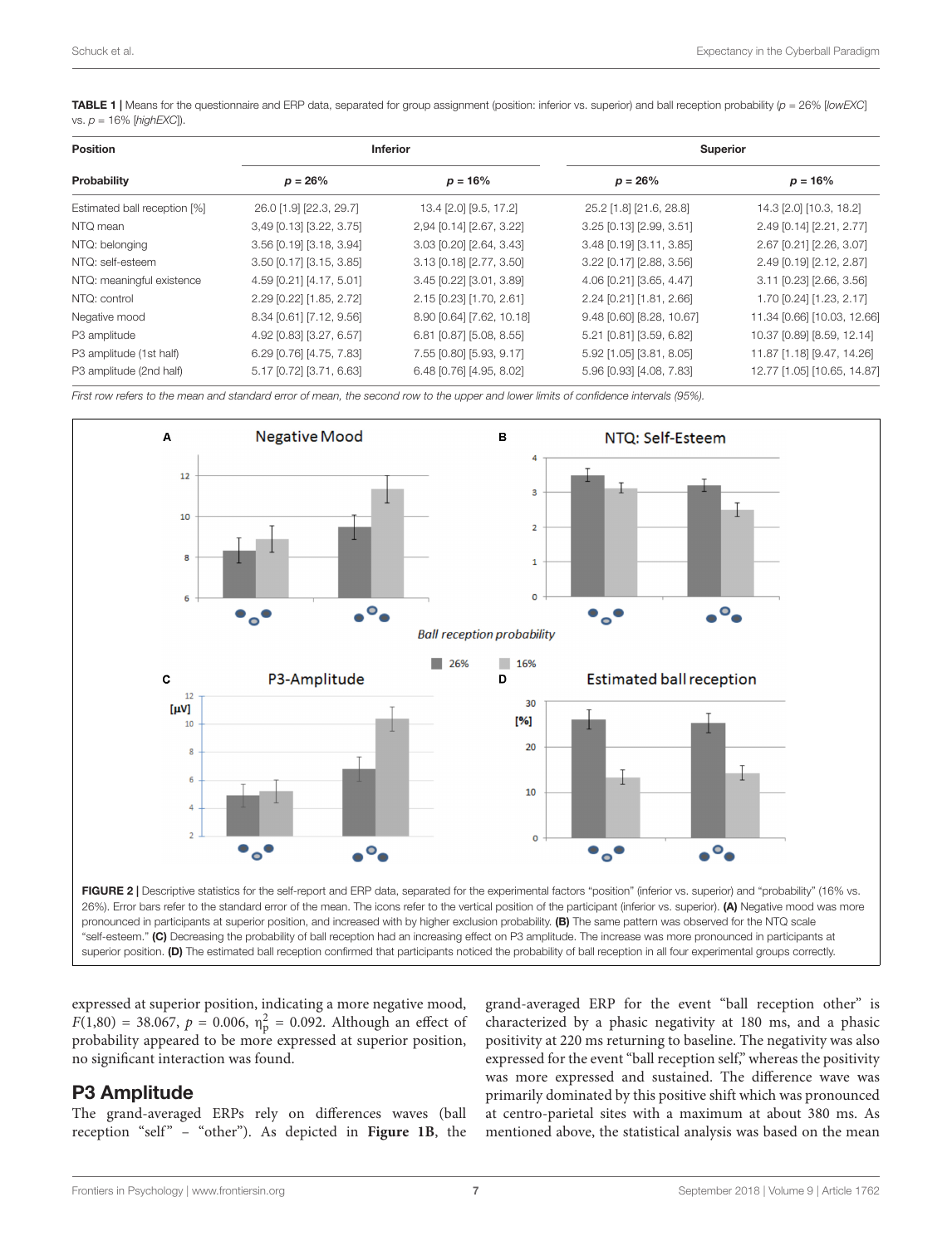amplitude in the time range 340–420 ms and considered the midline electrodes Cz and Pz. Please note that the ERP response to the event "others" was not affected by the experimental factors "verticality" and "probability." The corresponding analysis of the amplitude effects is provided in the **[Supplementary Data Sheet 1](#page-10-20)**.

Independent of vertical group assignment, the P3 amplitude was increased in the condition highEXC as compared to lowEXC (**[Figures 1C,D](#page-1-0)**, **[2C](#page-6-1)**). This pattern was confirmed by a significant effect in the ANOVA,  $F(1,80) = 17.166$ ,  $p < 0.001$ ,  $\eta_p^2 = 0.177$ . Overall, the mean P3 amplitudes were also increased in participants in superior positions. Again, the ANOVA confirmed the main effect of "verticality,"  $F(1,80) = 5.075$ ,  $p = 0.027$ ,  $\eta_p^2$  = 0.060. As for negative mood, the effect of "probability" appears to be more strongly expressed in the superior as compared to the inferior group. The ANOVA, however, barely failed to confirm a significant effect,  $F(1,80) = 3.694$ ,  $p = 0.058$ ,  $\eta_p^2 = 0.044.$ 

#### Split-Half Effect of the P3 Amplitude

To analyze systematic variations of the P3 within a block of the cyberball game, we conducted a split-half analysis of the ERP data. To this end, the ERP responses in the first and in the second half of the cyberball game were compared. The corresponding grand-averaged ERPs (difference waves self-other) are depicted in **[Figure 3A](#page-8-0)** for the parietal electrode Pz.

In the temporal window of interest, the P3 amplitude appeared to remain stable for the participants at superior position. In contrast, the amplitudes were decreased in the second half for participants at inferior position. **[Figure 3B](#page-8-0)** indicates that the amplitude reduction is comparably expressed for both levels of the factor "probability," lowEXC and highEXC.

The ANOVA confirmed the impression that the effect of the factor "half" was differently expressed in the experimental groups and depended on verticality (see **[Figure 3C](#page-8-0)**). The analysis did not reveal a significant main effect of the factor "half," but a significant interaction with the factor "verticality,"  $F(1, 80) = 4.899$ ,  $p = 0.030$ ,  $\eta_p^2$  = 0.058. Both were not found to be modulated by the factor "probability."

The follow-up comparisons indicated no significant differences between first and second half in the superior group  $[F(1,39) = 0.749, p = 0.392, \eta_p^2 = 0.019]$ . However, they showed a significant reduction of P3 amplitude for the inferior groups in the second half of the block,  $F(1,40) = 5.752$ ,  $p = 0.021$ ,  $\eta_p^2 = 0.126$ ).

## **DISCUSSION**

The present research tested the prediction of an expectancy violation account on the processing of social exclusion in a between-participant design. In addition to self-reports, ERPs provided an online measurement of the participants' evaluation processes. We predicted that an exclusionary event per se violates participants' a priori expectation of participation. Accordingly, this violation should affect the expression of the P3 amplitude (Hypothesis 1a), as well as the subjective evaluation of social participation (Hypothesis 1b). Furthermore, we predicted ERPs

(Hypothesis 2a) and self-reports (Hypothesis 2b) to signal a reduced expectation of participation for participants with avatars located at inferior position. Finally, we hypothesized that the P3 amplitude will be reduced over time (Hypothesis 3a) and that the adaptation of the a priori expectation of participation is more strongly expressed at inferior as compared to superior position (Hypothesis 3b). To test these predictions, we orthogonally combined vertical position of the participants' avatar with respect to the co-players (inferior vs. superior) with two reduced probabilities of ball reception in a betweenparticipants design.

The results of the ERP and questionnaire data confirmed our hypotheses. First, we observed the ERP signature of an expectancy violation in exclusionary blocks (Hypothesis 1a), and the corresponding effects on self-reports (Hypothesis 1b). Second, vertical position affected the ERP signature of exclusion (Hypothesis 2a) and the self-reports (Hypothesis 2b) indicating a reduced expectation of participation for players with avatars at inferior position. Third, the level of the P3 amplitude decreased within an experimental block (Hypothesis 3a). As expected, this effect was closely linked to the vertical position of a participant and can be related to a selective recalibration of expectancy for participants with avatars located at inferior position (Hypothesis 3b). Taken together, this pattern of results consistently supports the notion that prediction of an expectancy account can be confirmed using a between-participant designs. In the following, we provide a more thorough analysis of the three main findings.

## Processing of Exclusionary Events in the Between-Participant Design

The effect of partial exclusion on the P3 effect is in line with previous studies [\(Gutz et al.,](#page-10-8) [2011;](#page-10-8) [Weschke and](#page-11-7) [Niedeggen,](#page-11-7) [2013\)](#page-11-7) reporting a significant increase of the P3 amplitude with transition to a low probability of ball reception. Furthermore, recent research provided evidence that this ERP effect depends on the violation of expectation rather than on probability: If probability for ball reception is reduced, but not unexpected (i.e., by increasing the number of co-players), the P3 amplitude is not increased and the feeling of exclusion is not reported in the self-reports [\(Weschke and Niedeggen,](#page-11-8) [2015\)](#page-11-8).

However, an unexpected reduction of the probability of ball reception leads to an increase in P3 amplitude, and correspondingly, the self-reported threat to social needs (NTQ) and aversive affective state is expressed to a larger degree. The P3 amplitude therefore serves as the neurophysiological manifestation of an expectancy violation process, which can be related to a neural network underlying the computation of the probabilistic structure of relevant events [\(Strange et al.,](#page-11-13) [2005;](#page-11-13) [Mars et al.,](#page-10-22) [2008\)](#page-10-22). With this study, we support the empirical evidence for an expectancy violation process in the evaluation of social participation that has already been stressed in theoretical models [\(Lepoire and Burgoon,](#page-10-23) [1994;](#page-10-23) [Kerr and](#page-10-14) [Levine,](#page-10-14) [2008\)](#page-10-14). Moreover, the fact that we could extend the ERP effect to the between-participant design in the present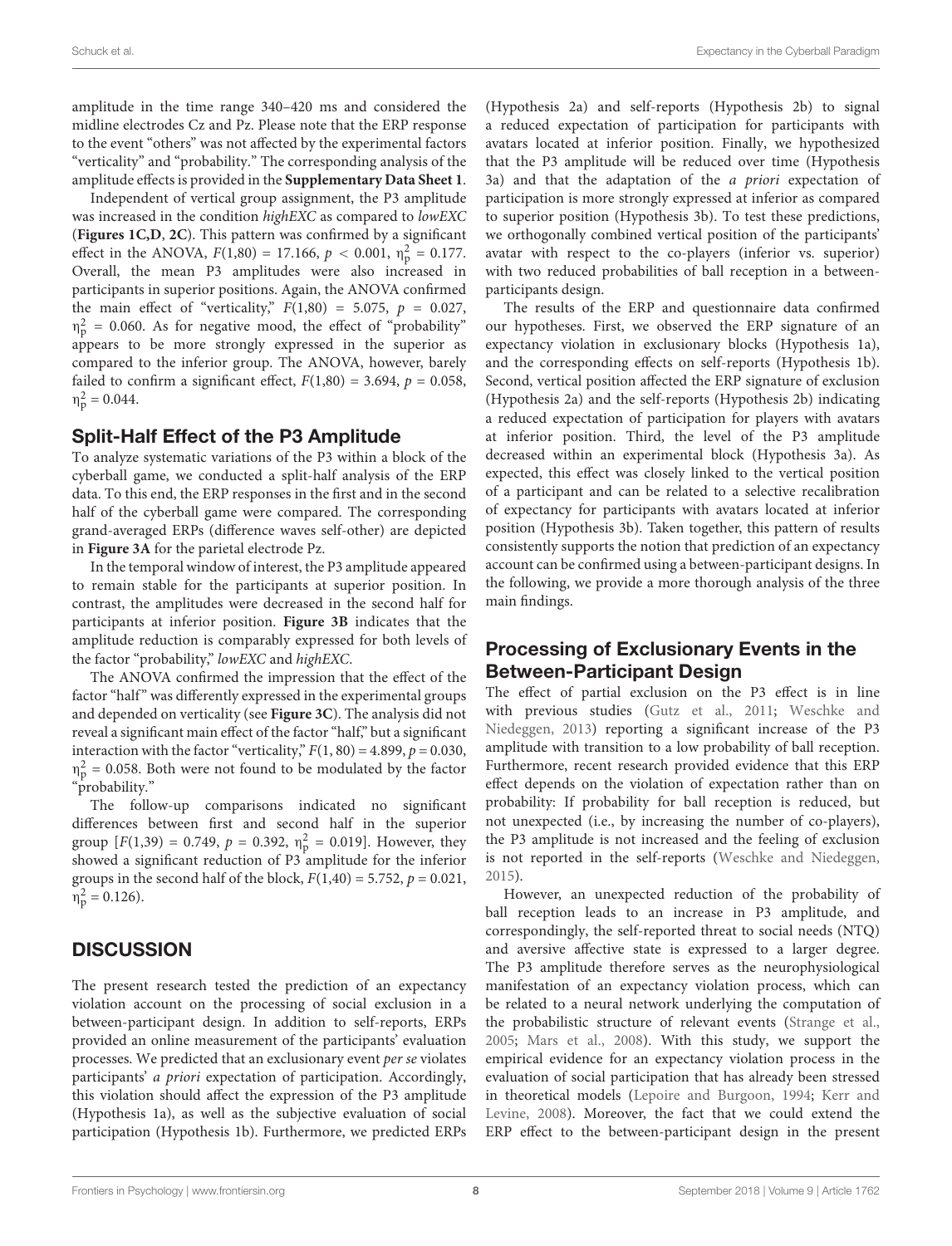

<span id="page-8-0"></span>research confirms that the expectancy violation account does not necessarily require an immediately preceding inclusionary experience. This supports the crucial role of a priori expectations of participation that has already been highlighted in clinical studies on individuals with Borderline personality disorder [\(Gutz](#page-10-24) [et al.,](#page-10-24) [2015\)](#page-10-24).

# The Verticality Effect in the Between-Participant Design

Following previous results [\(Niedeggen et al.,](#page-10-7) [2017\)](#page-10-7), we hypothesized that participants at inferior position are biased toward exclusionary events. The present research confirmed that the effect of verticality extends to the between-participant design for both, P3 effects and self-reports: The reduced P3 amplitude effects suggested that partial exclusion was less surprising at an inferior position. Accordingly, aversive affect was less expressed, and threats to social needs (here: self-esteem and meaningful existence) were reduced. Note that this "preparedness for exclusion" elicited by verticality did not affect the estimated percentage of ball perception (see **[Figure 2D](#page-6-1)**).

A possible candidate for the mechanism mediating the main effect of verticality on sensitivity to social exclusion could be a differential self-assignment of social power [\(Schubert,](#page-11-10) [2005\)](#page-11-10). An inferior position signals that participants are less powerful which biases the processing of exclusionary events. A corresponding mechanism has been described for self-relevant injustice [\(Sawaoka et al.,](#page-10-25) [2015\)](#page-10-25).

Note that the replication of the verticality effect running a between-design supports the idea that vertical position biases the a priori expectation of involvement in the game, and not exclusively the sensitivity for a transition from inclusion to exclusion. This conclusion will be discussed in more detail below.

# Verticality-Specific Adaptation Process of the P3 Amplitude

The split-half analysis of the P3 data confirmed that fluctuations in amplitude may signal systematic changes of the cognitive state [\(Mars et al.,](#page-10-22) [2008\)](#page-10-22). First evidence for such a psychophysiological process within the cyberball game was provided by [Kawamoto](#page-10-16) [et al.](#page-10-16) [\(2013\)](#page-10-16): Within a block of total exclusion, the P3 amplitude triggered by the event "ball reception of the co-player" was significantly reduced when comparing the first and the second half of the block. According to the authors, the effect is due to a shift in the distribution of attentional resources: More attention is supposed to be directed to exclusionary cues in the initial stages of an interaction. When participants realize that they never receive the ball, attention is moved away from these cues.

Our data confirm a reduction of the P3 amplitude within a block, but the effect was observed for the relevant event "self," i.e., the ball reception of the participant. This result does not support the idea of an attentional shift because our split half effect can be observed in both, high and low partial exclusion conditions. Following Kawamoto's line of reasoning, in neither of these conditions a re-direction of attention should be obtainable since occasional ball reception was always provided. More importantly, the ERP split-half effect is restricted to participants with an avatar at inferior position.

As expected, the reduction of the P3 amplitude within a block of the cyberball game is therefore in line with an adjustment process in the participants' expectation of participation. The adjustment process, in turn, affects the ratings the retrospective self-reports. These processes can be modulated by vertical position associated with social power: An inferior position signals low social power, and the participant re-adjusts the level of expected participation more rapidly to recurrent aversive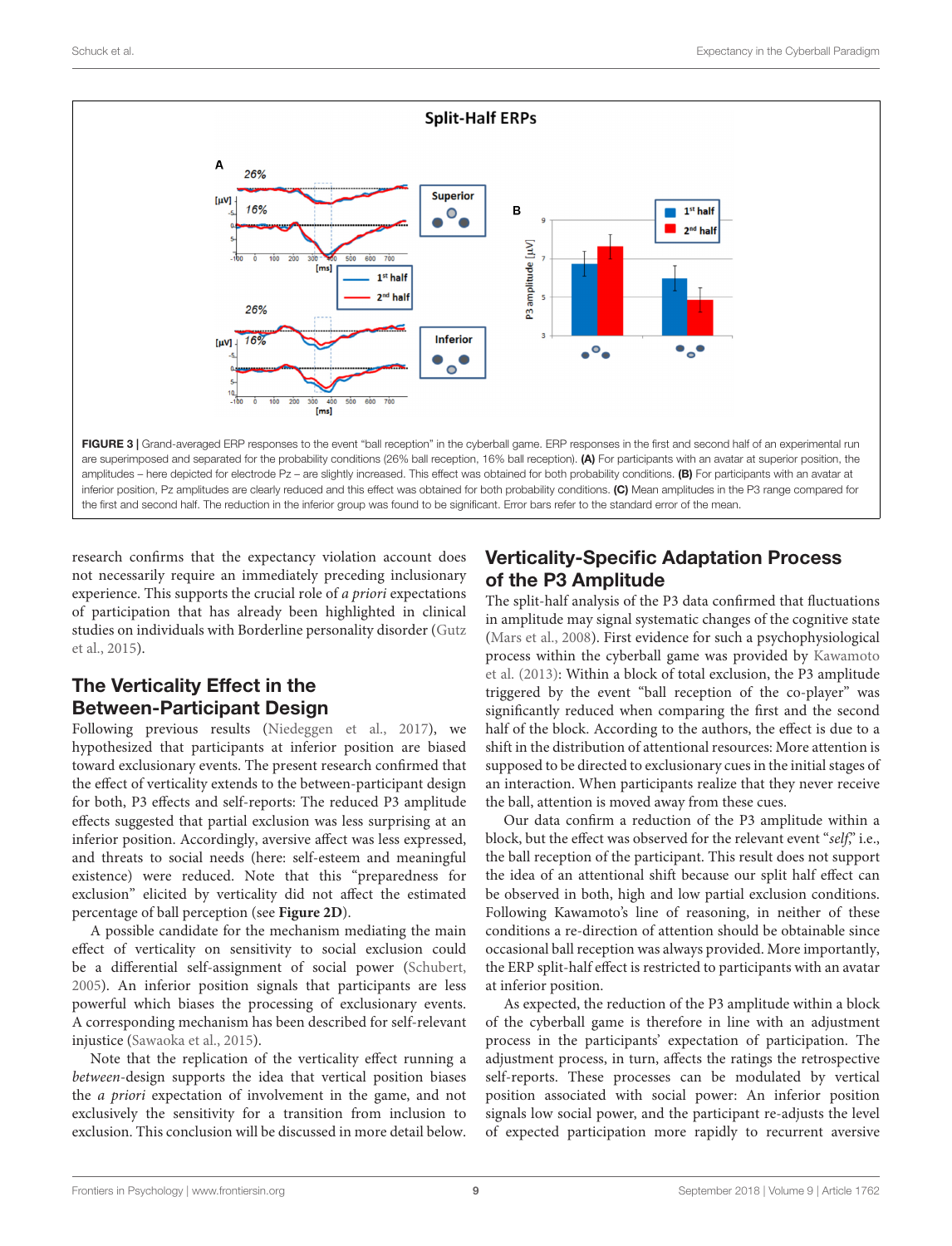exclusionary events. Due to this adaptation process, retrospective self-reports signal a reduced need threat. In contrast, a superior position signals an enhanced social power. As signaled by the P3, participants do not adjust the level of expectancy to recurrent aversive events. Correspondingly, social need threat is expressed highly in the retrospective self-reports.

Consider that the standard cyberball procedure is restricted to 30–40 ball throws [\(Hartgerink et al.,](#page-10-1) [2015\)](#page-10-1), and will therefore fail to detect differential adaptation effects depending on vertical position. This difference in the experimental setup is also likely to contribute to the findings of [Schoel et al.](#page-11-11) [\(2014\)](#page-11-11) indicating a higher sensitivity in participants with avatars at inferior position.

Please note that the differential reduction of the P3 amplitude is also speaks to the question whether the effect of verticality might be due to differences in the sensory processing of stimuli in the upper and lower visual field. For early visually evoked potentials, differences in latency and amplitude have been reported [\(Lee et al.,](#page-10-26) [2009;](#page-10-26) [Hagler,](#page-10-27) [2014\)](#page-10-27) reflecting differences in the underlying neuroanatomy. In our data, however, the effect of verticality was not significantly pronounced in the first half (superior vs. inferior:  $F(1,81) = 2.426$ ,  $p = 0.123$ ,  $\eta_p^2 = 0.029$ ), but only in the second half (superior vs. inferior:  $F(1,81) = 9.702$ ,  $p = 0.003$ ,  $\eta_p^2 = 0.107$ ) of the experiment block. If differences in early sensory processing trigger the P3 amplitude effect, it should have been expressed in both halves of the experiment. Moreover, visual field asymmetries were not observed in a passive (and non-social) oddball task with a visual target event defined either in the upper or in the lower visual field: Data of this pilot study ( $n = 14$  participants) did not reveal differences in the P3 amplitude depending on the vertical position of the target (see **[Supplementary Data Sheet 7](#page-10-20)**). Together, this pattern of results supports our idea that the effect of verticality on the P3 amplitude is reliable beyond differences in the sensory processing of stimuli in the upper and lower visual field.

# Integration of the Results of Betweenand Within-Participant Designs

As mentioned before, the experimental setup – including the experimental factors "probability" and "verticality" – has also been used in a previous experiment running a withinparticipant design [\(Niedeggen et al.,](#page-10-7) [2017\)](#page-10-7). This enables a tentative comparison of the confidence intervals and effect sizes to evaluate whether the choice of the experimental design affects the sensitivity of the ERP and questionnaire effects.

With respect to the experimental factor "probability of ball reception" the sensitivity of the ERP markers seems to be reduced in a between-participants design. In the present study, the mean of the "probability" effect (conditions highEXC – lowEXC) was 6.62 µV (95% CI: 2.92–10.31) indicating a moderate effect size ( $\eta_p^2 = 0.15$ ). In the previous within-participant study, the corresponding effect was clearly more pronounced with a mean "probability" effect of 11.64  $\mu$ V (95% CI: 9.29-13.98) indicating a large effect size  $[n_p^2 = 0.73$ , [\(Niedeggen et al.,](#page-10-7) [2017\)](#page-10-7)]. Please note that both studies did not differ with regard to probability of ball reception (partial exclusion, 16%). Moreover, we did not observe

ERP differences for the event "ball perception of co-players" (others) in this study, whereas previous studies – relying on a within-participant design [\(Kawamoto et al.,](#page-10-16) [2013;](#page-10-16) [Themanson](#page-11-14) [et al.,](#page-11-14) [2013;](#page-11-14) [Weschke and Niedeggen,](#page-11-8) [2015\)](#page-11-8) – reported such a P3 effect of exclusion.

The self-report data confirm the differences in sensitivity for exclusion depending on the choice of the experimental design: Combining the four NTQ scales, we observed a mean "probability" effect of 0.641 (95% CI: 0.364–0.919) indicating a moderate effect size ( $\eta_p^2 = 0.205$ ) in the between-participant design of the present study. In contrast, when running a withindesign the mean "probability" effect was as twice as large  $(M = 1.216, 95\% \text{ CI: } 0.930-1.503)$ , and indicated a large effect size  $(n_p^2 = 0.642)$  [\(Niedeggen et al.,](#page-10-7) [2017\)](#page-10-7).

The differences in sensitivity seems to extend to the second experimental factor, "vertical position": In a previous withinparticipant study [\(Niedeggen et al.,](#page-10-7) [2017\)](#page-10-7) effects of verticality (inferior vs. superior) were significantly increased by a transition from an inclusionary to an exclusionary condition. This interaction of verticality and exclusionary status ( $\eta_p^2 = 0.21$ ) signaled that the verticality does not affect the processing of an a priori expectation of involvement (fair condition). Rather, it biases the processing of the transition from expected (inclusion) to unexpected (exclusion) social participation. Although the present results tend to replicate this interaction with respect to the P3 effects (see **[Figure 2C](#page-6-1)**,  $\eta_p^2 = 0.04$ ), the interaction is not replicable for self-reports: Here, the vertical position apparently biases negative affect and threat to social needs independently of the degree of partial exclusion.

In sum, we observed a noticeable reduction in sensitivity to the experimental factors "probability" and "verticality" when running a between-participant design. ERP effect sizes were degraded and the interaction of experimental factors (namely, verticality and degree of exclusion) seemed to rely on the previous experience of inclusion. We assume that a preceding inclusionary run provided the participant with a more-reliable withinparticipant baseline and served the adjustment of expectation. The assumed process of adjustment is consistent with theoretical models of social exclusion [\(Lepoire and Burgoon,](#page-10-23) [1994;](#page-10-23) [Kerr and](#page-10-14) [Levine,](#page-10-14) [2008\)](#page-10-14), and can be integrated in a more-general model on inconsistency compensation [\(Proulx et al.,](#page-10-15) [2012\)](#page-10-15).

# **CONCLUSION**

The present research confirms that the predictions of an expectancy account on social participation can be extended to the between-participant design typically used in behavioral cyberball studies. Put differently, exclusionary events per se violate participants' a priori expectation of participation. Moreover, we identified ERP markers for a temporal adaptation of expectancy of involvement which depends on the vertical position: Whereas subjective expectancy for participation remained stable at a superior position, we find a gradually reduced subjective expectation of participation at an inferior position during virtual interaction in the cyberball game. In other words, the "preparedness for exclusion" associated with the inferior position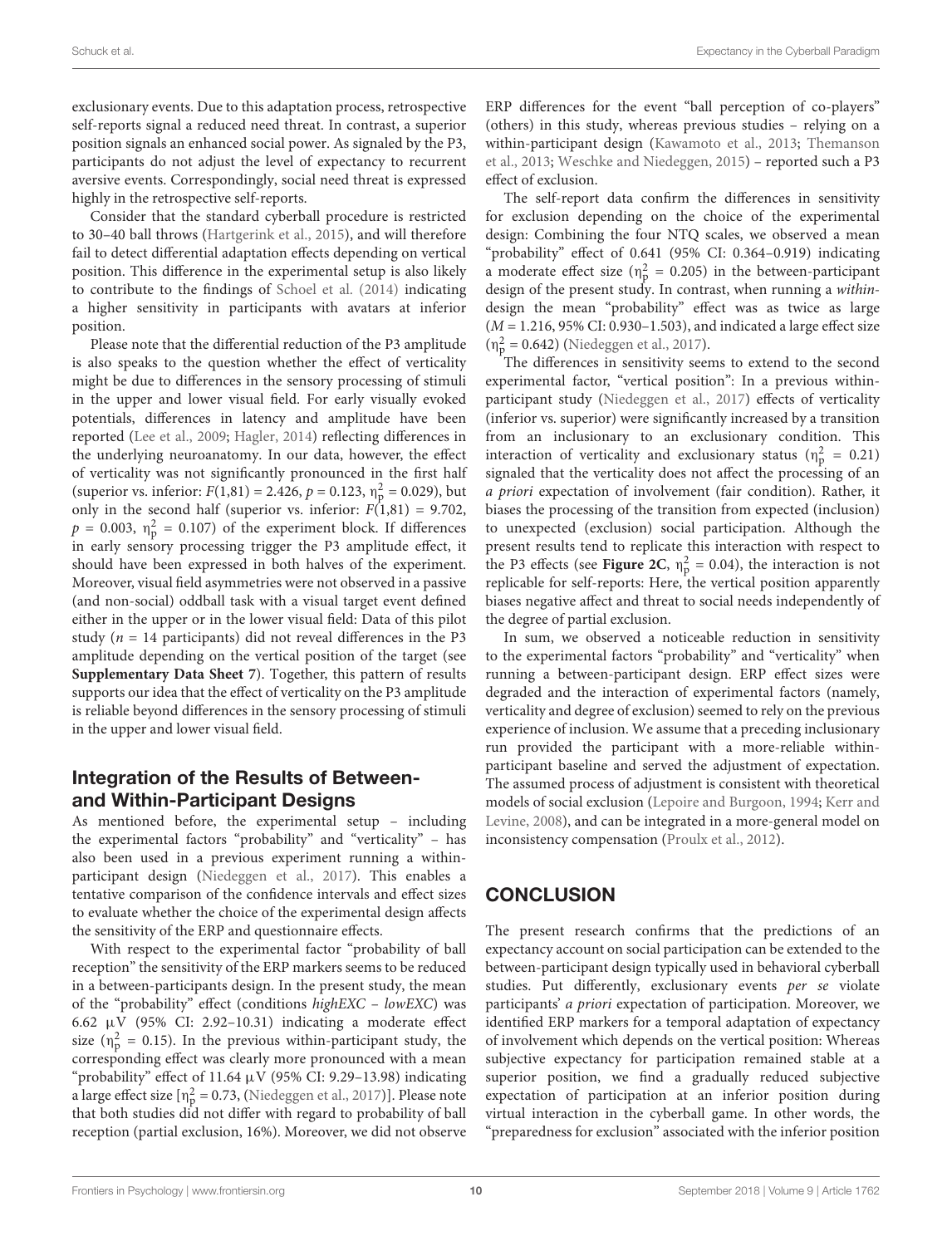[\(Niedeggen et al.,](#page-10-7) [2017\)](#page-10-7) becomes more apparent in longrather than in short-lasting interactions. Consequently, group differences relying on the re-adjustment of expectation processes will not become visible if interactions are restricted in time.

Integration of the present research with previous studies suggests that the experimental design affects the processing of social exclusion in the cyberball paradigm. The reduced effects sizes in the between-participant designs could be due to a lack of a reliable within-participant baseline of expectation. A promising avenue for future research would therefore be to directly test possible mechanisms responsible for the reduced effects sizes found in the between-participant design.

# ETHICS STATEMENT

Ethics Committee of the Department of Education and Psychology, FU Berlin. Approval no.: 106/2015 (Verarbeitung von sozialem Ausschluss im Cyberball-Paradigma: Kognitions- und sozialpsychologische Moderatoren). The local ethics committee approved the experimental procedure.

# **REFERENCES**

- <span id="page-10-18"></span>Cohen, J. (1988). Statistical Power Analysis for the Behavioral Sciences. Hillsdale, NJ: L. Erlbaum Associates.
- <span id="page-10-10"></span>Duncan-Johnson, C. C., and Donchin, E. (1977). On quantifying surprise: the variation of event-related potentials with subjective probability. Psychophysiology 14, 456–467. [doi: 10.1111/j.1469-8986.1977.tb01312.x](https://doi.org/10.1111/j.1469-8986.1977.tb01312.x)
- <span id="page-10-3"></span>Engel, M., Fritzsche, A., and Lincoln, T. M. (2016). Anticipation and experience of emotions in patients with schizophrenia and negative symptoms. An experimental study in a social context. Schizophr. Res. 170, 191–197. [doi: 10.](https://doi.org/10.1016/j.schres.2015.11.028) [1016/j.schres.2015.11.028](https://doi.org/10.1016/j.schres.2015.11.028)
- <span id="page-10-17"></span>Erdfelder, E., Faul, F., and Buchner, A. (1996). Gpower: a general power analysis program. Behav. Res. Methods Instrum. Comput. 28, 1–11. [doi: 10.3758/](https://doi.org/10.3758/BF03203630) [BF03203630](https://doi.org/10.3758/BF03203630)
- <span id="page-10-12"></span>Fiske, A. P. (1992). The 4 elementary forms of sociality - framework for a unified theory of social-relations. Psychol. Rev. 99, 689–723. [doi: 10.1037/0033-295X.](https://doi.org/10.1037/0033-295X.99.4.689) [99.4.689](https://doi.org/10.1037/0033-295X.99.4.689)
- <span id="page-10-4"></span>Fung, K., and Alden, L. E. (2017). Once hurt, twice shy: social pain contributes to social anxiety. Emotion 17, 231–239. [doi: 10.1037/emo00](https://doi.org/10.1037/emo0000223) [00223](https://doi.org/10.1037/emo0000223)
- <span id="page-10-13"></span>Giessner, S. R., and Schubert, T. W. (2007). High in the hierarchy: how vertical location and judgments of leaders' power are interrelated. Organ. Behav. Hum. Decis. Process. 104, 30–44. [doi: 10.1016/j.obhdp.2006.10.001](https://doi.org/10.1016/j.obhdp.2006.10.001)
- <span id="page-10-8"></span>Gutz, L., Kuepper, C., Renneberg, B., and Niedeggen, M. (2011). Processing social participation: an event-related brain potential study. Neuroreport 22, 453–458. [doi: 10.1097/WNR.0b013e3283476b67](https://doi.org/10.1097/WNR.0b013e3283476b67)
- <span id="page-10-24"></span>Gutz, L., Renneberg, B., Roepke, S., and Niedeggen, M. (2015). Neural processing of social participation in borderline personality disorder and social anxiety disorder. J. Abnorm. Psychol. 124, 421–431. [doi: 10.1037/a0038614](https://doi.org/10.1037/a0038614)
- <span id="page-10-27"></span>Hagler, D. J. Jr (2014). Visual field asymmetries in visual evoked responses. J. Vis. 14:13. [doi: 10.1167/14.14.13](https://doi.org/10.1167/14.14.13)
- <span id="page-10-11"></span>Hall, J. A., Coats, E. J., and Lebeau, L. S. (2005). Nonverbal behavior and the vertical dimension of social relations: a meta-analysis. Psychol. Bull. 131, 898–924. [doi:](https://doi.org/10.1037/0033-2909.131.6.898) [10.1037/0033-2909.131.6.898](https://doi.org/10.1037/0033-2909.131.6.898)
- <span id="page-10-1"></span>Hartgerink, C. H. J., Van Beest, I., Wicherts, J. M., and Williams, K. D. (2015). The ordinal effects of ostracism: a meta-analysis of 120 cyberball studies. PLoS One 10:e0127002. [doi: 10.1371/journal.pone.0127002](https://doi.org/10.1371/journal.pone.0127002)
- <span id="page-10-16"></span>Kawamoto, T., Nittono, H., and Ura, M. (2013). Cognitive, affective, and motivational changes during ostracism: an ERP, EMG, and EEG study using a computerized cyberball task. Neurosci. J. 2013:304674. [doi: 10.1155/2013/](https://doi.org/10.1155/2013/304674) [304674](https://doi.org/10.1155/2013/304674)

All participants provided their written consent for participating according to the Declaration of Helsinki. All participants received a cover story (study intended to test visual imagination capabilities). After completing the experiment, all participants were fully debriefed and gave informed consent again. The procedure is detailed in the manuscript.

# AUTHOR CONTRIBUTIONS

All authors designed the study, contributed to the data analysis (questionnaires, ERP), interpreted the results, and prepared and commented the manuscript. KS prepared the experiment and collected the data.

## <span id="page-10-20"></span>SUPPLEMENTARY MATERIAL

The Supplementary Material for this article can be found online at: [https://www.frontiersin.org/articles/10.3389/fpsyg.](https://www.frontiersin.org/articles/10.3389/fpsyg.2018.01762/full#supplementary-material) [2018.01762/full#supplementary-material](https://www.frontiersin.org/articles/10.3389/fpsyg.2018.01762/full#supplementary-material)

- <span id="page-10-14"></span>Kerr, N. L., and Levine, J. M. (2008). The detection of social exclusion: evolution and beyond. Group Dyn. Theor. Res. Pract. 12, 39–52. [doi: 10.1111/mec.13803](https://doi.org/10.1111/mec.13803)
- <span id="page-10-26"></span>Lee, B., Kaneoke, Y., Kakigi, R., and Sakai, Y. (2009). Human brain response to visual stimulus between lower/upper visual fields and cerebral hemispheres. Int. J. Psychophysiol. 74, 81–87. [doi: 10.1016/j.ijpsycho.2009.07.005](https://doi.org/10.1016/j.ijpsycho.2009.07.005)
- <span id="page-10-23"></span>Lepoire, B. A., and Burgoon, J. K. (1994). 2 contrasting explanations of involvement violations - expectancy violations theory versus discrepancy arousal theory. Hum. Commun. Res. 20, 560–591.
- <span id="page-10-0"></span>Macdonald, G., and Leary, M. R. (2005). Why does social exclusion hurt? The relationship between social and physical pain. Psychol. Bull. 131, 202–223. [doi: 10.1037/0033-2909.131.2.202](https://doi.org/10.1037/0033-2909.131.2.202)
- <span id="page-10-19"></span>Marks, D. F. (1973). Visual imagery differences in recall of pictures. Br. J. Psychol. 64, 17–24. [doi: 10.1111/j.2044-8295.1973.tb01322.x](https://doi.org/10.1111/j.2044-8295.1973.tb01322.x)
- <span id="page-10-22"></span>Mars, R. B., Debener, S., Gladwin, T. E., Harrison, L. M., Haggard, P., Rothwell, J. C., et al. (2008). Trial-by-trial fluctuations in the event-related electroencephalogram reflect dynamic changes in the degree of surprise. J. Neurosci. 28, 12539–12545. [doi: 10.1523/JNEUROSCI.2925-08.2008](https://doi.org/10.1523/JNEUROSCI.2925-08.2008)
- <span id="page-10-7"></span>Niedeggen, M., Kerschreiter, R., Hirte, D., and Weschke, S. (2017). Being low prepares for being neglected: verticality affects expectancy of social participation. Psychon. Bull. Rev. 24, 574–581. [doi: 10.3758/s13423-016-1115-5](https://doi.org/10.3758/s13423-016-1115-5)
- <span id="page-10-21"></span>Niedeggen, M., Sarauli, N., Cacciola, S., and Weschke, S. (2014). Are there benefits of social overinclusion? Behavioral and ERP effects in the Cyberball paradigm. Front. Hum. Neurosci. 8:935. [doi: 10.3389/fnhum.2014.00935](https://doi.org/10.3389/fnhum.2014.00935)
- <span id="page-10-5"></span>Pharo, H., Gross, J., Richardson, R., and Hayne, H. (2011). Age-related changes in the effect of ostracism. Soc. Influ. 6, 22–38. [doi: 10.1080/15534510.2010.52](https://doi.org/10.1080/15534510.2010.525852) [5852](https://doi.org/10.1080/15534510.2010.525852)
- <span id="page-10-6"></span>Pieritz, K., Schafer, S. J., Strahler, J., Rief, W., and Euteneuer, F. (2017). Chronic stress moderates the impact of social exclusion on pain tolerance: an experimental investigation. J. Pain Res. 10, 1155–1162. [doi: 10.2147/JPR.](https://doi.org/10.2147/JPR.S129872) [S129872](https://doi.org/10.2147/JPR.S129872)
- <span id="page-10-9"></span>Polich, J. (2007). Updating P300: an integrative theory of P3a and P3b. Clin. Neurophysiol. 118, 2128–2148. [doi: 10.1016/j.clinph.2007.04.019](https://doi.org/10.1016/j.clinph.2007.04.019)
- <span id="page-10-15"></span>Proulx, T., Inzlicht, M., and Harmon-Jones, E. (2012). Understanding all inconsistency compensation as a palliative response to violated expectations. Trends Cogn. Sci. 16, 285–291. [doi: 10.1016/j.tics.2012.04.002](https://doi.org/10.1016/j.tics.2012.04.002)
- <span id="page-10-2"></span>Renneberg, B., Herm, K., Hahn, A., Staebler, K., Lammers, C. H., and Roepke, S. (2012). Perception of social participation in borderline personality disorder. Clin. Psychol. Psychother. 19, 473–480. [doi: 10.1002/cpp.772](https://doi.org/10.1002/cpp.772)
- <span id="page-10-25"></span>Sawaoka, T., Hughes, B. L., and Ambady, N. (2015). Power heightens sensitivity to unfairness against the self. Pers. Soc. Psychol. Bull. 41, 1023–1035. [doi: 10.1177/](https://doi.org/10.1177/0146167215588755) [0146167215588755](https://doi.org/10.1177/0146167215588755)